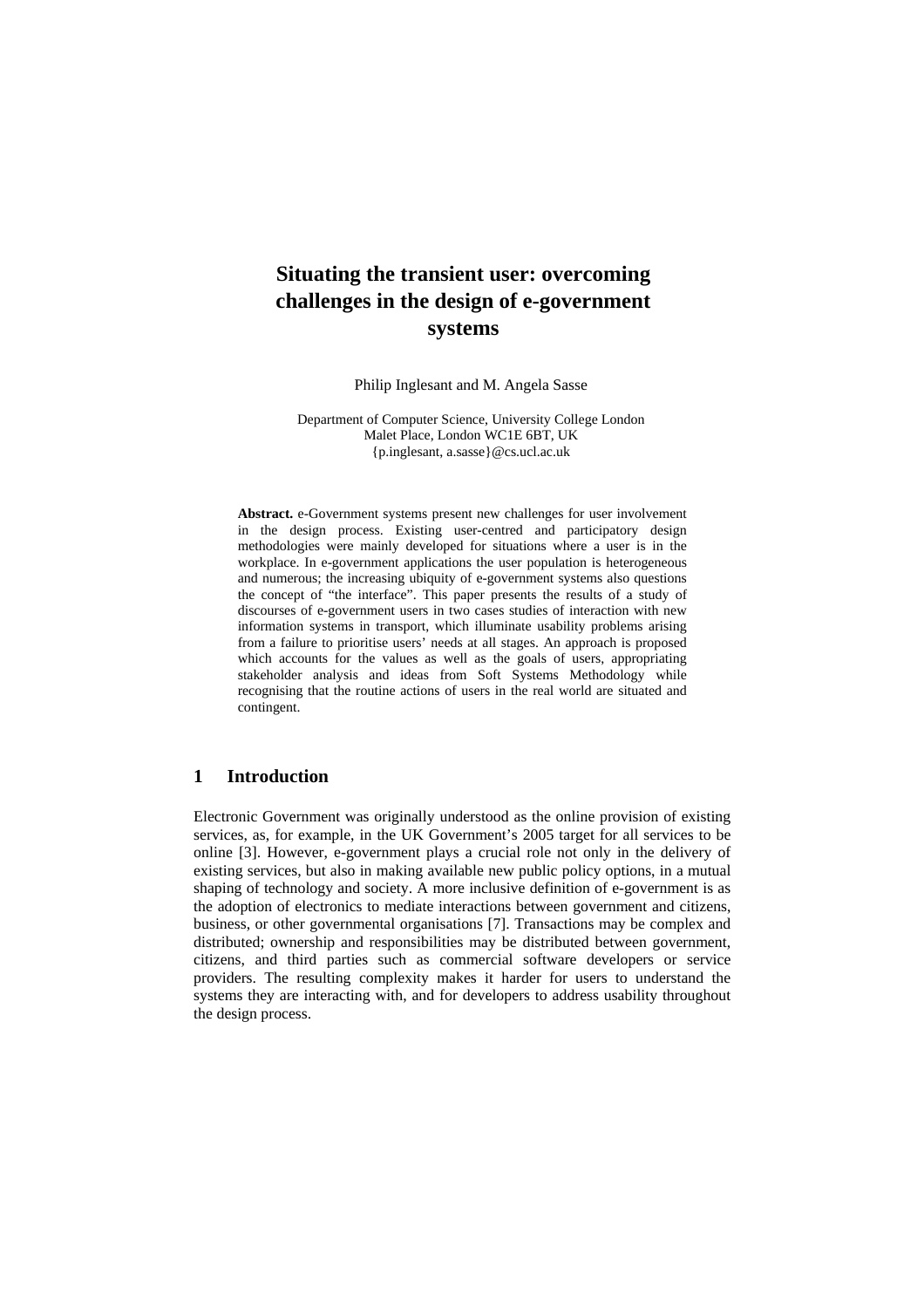# **2 Conceptions of the user in e-government**

There is a lack of research into the user in e-government. In a short article, Flak, Moe, and Sæbø [5] raise the need for more research into the user side to balance the primacy of increased efficiency as a driver of e-government. An HCI approach goes beyond this, though, aiming for a deep understanding of the users' *needs and practices* and of their *values*; such a view, as Friedman, Kahn, and Borning [6] argue, requires influence in the design of technology from the earliest stages and continuing through the process.

## **2.1 Who is the user?**

Much of the existing research into involvement of the user in the design process assumes that the user is typically an employee in the workplace, but in e-government, *the user* is not within an organisation but is both a customer of a service and a citizen. At the same time, public sector employees, who traditionally have performed some of the tasks which electronic systems enable citizens to do for themselves [5], are also users of the system. What is needed is a perspective on the overall *system*, which does not make assumptions about the users but rather attempts to identify the "clients", as well as various other kinds of stakeholders.

### **2.2 What is the computer?**

The category of computer is no longer a single machine, either a classic mainframe or a personal computer on a desktop; not only the machine itself, but the bounded set of functions it performs is "*multiplying and dissolving*" [1]. The systems, too, within which the computers are situated, are not bounded by the particulars of the technology, and in the case of e-government are part of a much wider system, driven by policy needs.

### **2.3 What is the interface?**

Whether using techniques of cognitive psychology, ethnography, or sociology, the traditions focus of HCI has been the *interface*. Sometimes, as in Suchman's [10] ground-breaking study, a study of the interface illuminates usability problems whose origin lies elsewhere; as computers become increasingly ubiquitous, though, it is increasingly the case that users' interactions are not at a single interface or, indeed, that they may "interact" without being consciously aware of the interaction.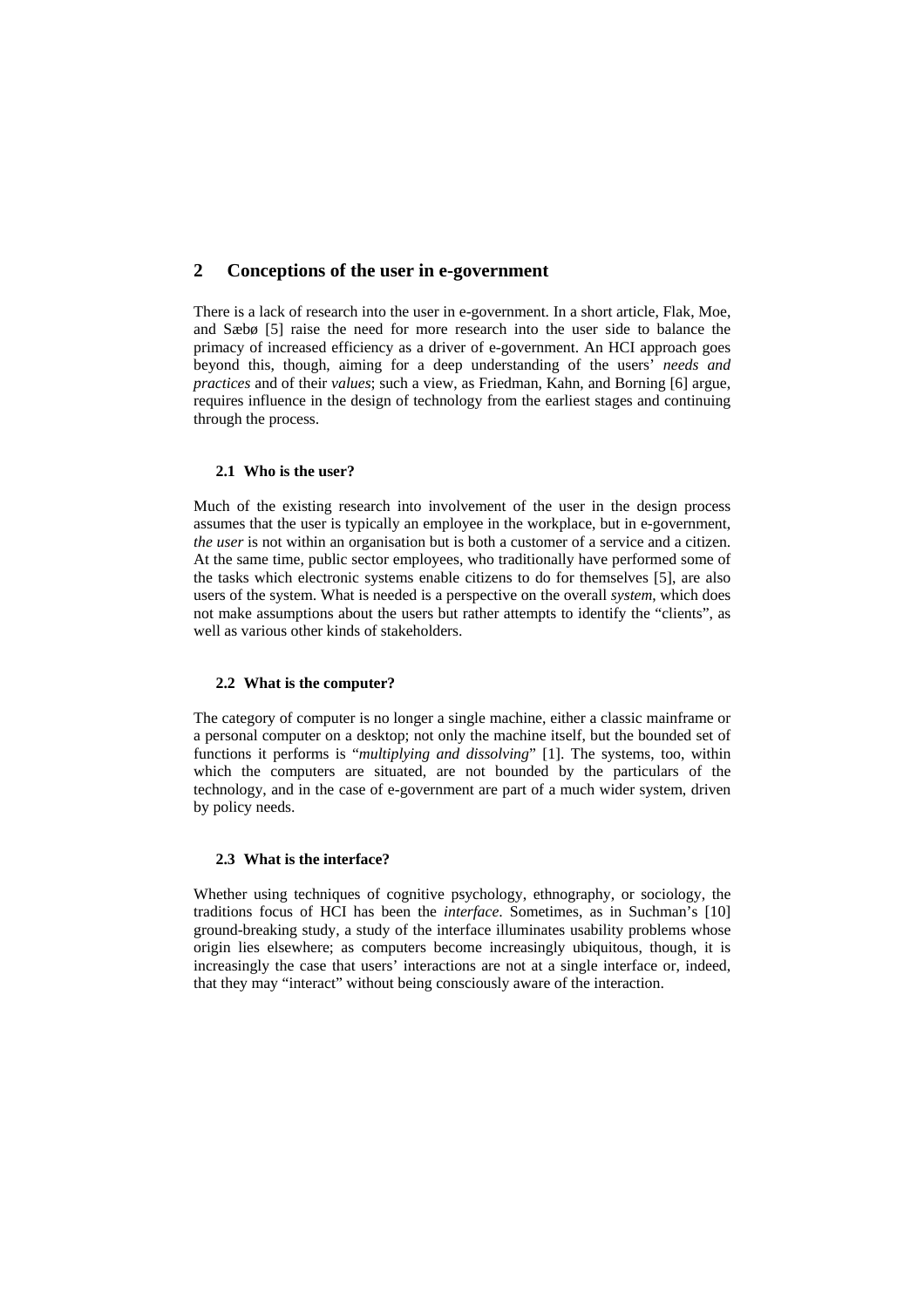# **3 Embodying Values, Ensuring Usability: an Analysis of Users' Discourses**

For this paper, discourse analysis was applied to qualitative data from two studies on user interaction with technology in the transport sector. The discourses of users are used to throw light on their situated interactions with e-government as encountered in daily life. These interactions are encountered in different situations and across multiple interfaces, including but certainly not limited to web pages: ticket machines, card readers, and mobile phones for both voice and SMS, amongst other interfaces, are implicated in these interactions.

#### **3.1 Some illustrations from e-government in transport**

Two case studies of of e-government in support of transport policy in London illustrate these usability issues in a multi-interface environment: Web sites are just one example of interfaces which also include ticket barriers, automated cameras, ticket machines of several kinds, and mobile phones for both voice and SMS messages.

As a locus for investigation, an urban transport system has characteristics which make it especially appropriate to throw into relief some of these questions, as a *system* which is encountered frequently and routinely by large numbers of people who are not particularly interested in "interacting" with it or the computer systems which support it, but simply in moving from one place to another as easily as possible.

**The Oyster card** is a contactless transport smartcard which can store period tickets as well as *Pre-Pay* value which can be used to pay for individual fares; it has the potential to encourage public transport use through reducing barriers to access, improve bus journey times, and free staff from the ticket office, as well as providing an integrated ticket across all modes<sup>1</sup>. The Central London Congestion Charge is a road charging scheme aimed primarily at reducing congestion by encouraging people to choose other forms of transport than private vehicles; revenues for the scheme are used to fund public transport. This study focussed on usability in *payment* for the Congestion Charge, the area with which users interact most often and most directly.

For both case studies, a rich dataset included interviews<sup>2</sup> and focus groups with a total of eighty users of the e-government services, interviews with twenty-five senior managers, policy researchers, trade union officers, transport campaigners, and other staff, observations, and analysis of published policy documentation in the form of strategy documents and minutes of meetings. The interviews were voice-recorded and transcribed for discourse analysis.

<sup>&</sup>lt;sup>1</sup> Pre-Pay is not currently accepted on some rail services run by Train Operating Companies

<sup>&</sup>lt;sup>2</sup> A large amount of this data from charge payers was collected by undergraduate students at UCL as part of a final-year project, and the authors of this paper gratefully acknowledge their contribution.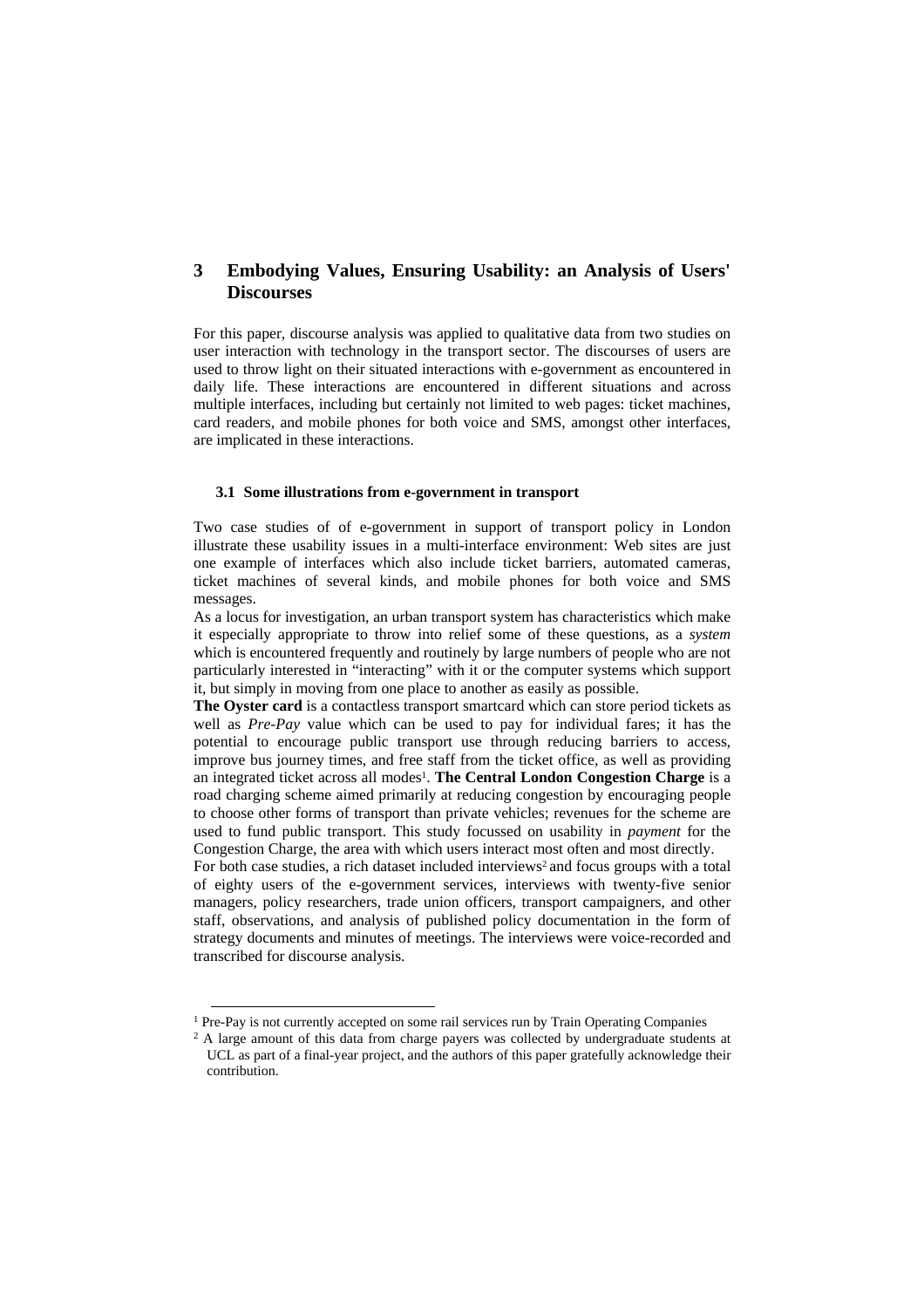#### **3.2 Beyond heuristics: usability in situated action**

It is not within the scope of this paper to develop a theoretical understanding of the concept of usability; to ground the analysis of usability issues some well-known usability heuristics [8] are appropriate, using a broad interpretation adapted to these situated interactions.

Nielsen's heuristic: *Match between system and the real world* is interpreted here to include extra-linguistic communication with the user where the interface is not necessarily a Web site or other screen-based interface. The following examples illustrate usability problems arising from policy and from the technical design of the system.

## **3.2.1 Policy constraint**

A good example of a failure of a system to match the users' world is the nonavailability of *Pre-Pay* on Overground services run by the Train Operating Companies. For the user, this means a complex and confusing situation in which some Oyster tickets, for example period travelcards, are available for use on TOC services, and some National Rail stations have Oyster readers, but other fare options, such as prepay, are only available at a limited subset of stations:

*I get off at .. somewhere where I can only get out with a valid ticket … , so sometimes I've just waved a prepay .. card, and sometimes … they let me out, and sometimes they let me go and buy a ticket once I get out – Oyster user* 

Essentially this *usability* problem arises from policy issues related to the separate organisation of TOC services, and their different fare structure.

## **3.2.2 Technical constraint**

Another example of the mismatch between expectations and delivery is the online purchase of Oyster tickets. Oyster users can buy a period ticket or add prepay value via the Internet, which is then loaded to their card at a nominated Tube (London Underground) station. However, this is constrained by the technical architecture of the system. Downloading of a ticket or stored value, ordered earlier on the Internet, onto the chip held on the Oyster card can only be done by passing through a gate or using a "validator" machine at a Tube station; there are no facilities for downloading stored value elsewhere:

*Oh, yeah, and if you live in Hackney, which doesn't have a close Tube station, what are you going to do? – Focus group participant* 

The restriction which requires physical presence in order to download data to the card is inherent in the architecture based on RFID technology; the point here, though, is that the requirement to pass through a ticket gate at an Underground station is not a match with the real world of the users travelling by bus, train, or some other mode of transport.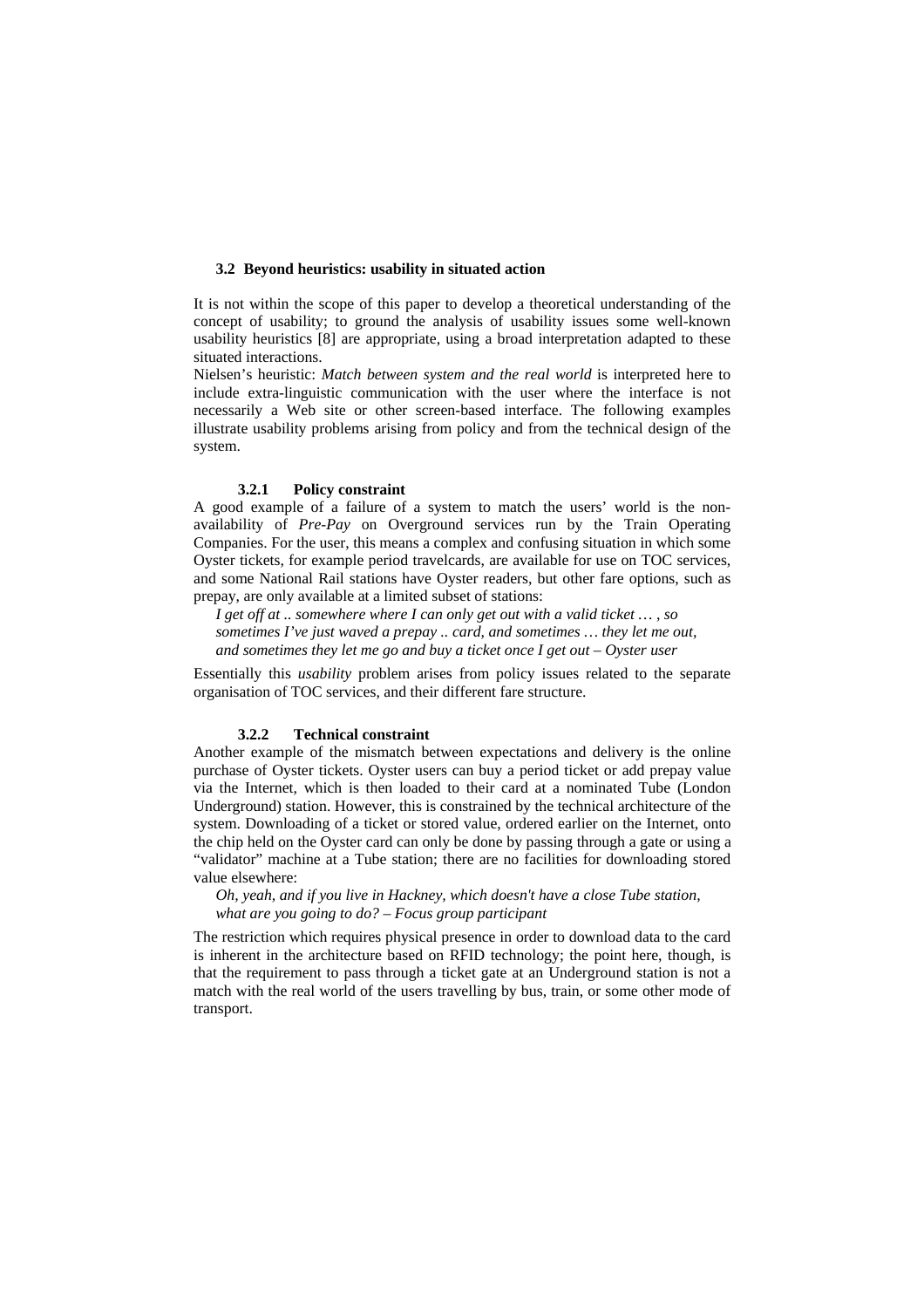# **3.2.3 Normal, natural troubles**

The capability of the system to handle "*normal, natural troubles*", to use the phrase that Randall and Hughes [9:148] have borrowed from Garfinkel, is related to a broad interpretation of Nielsen's heuristic : *user control and freedom*.

The Congestion Charging payment system provides some good examples of failure to allow for contingencies. Although the system provides both traditional and electronic payment channels, interviewees cited events such as being unable to find a shop to pay in, not being sure in advance whether they will need to pay, arriving home late, or being forced to drive into the charging zone by some incident such as a diversion:

*sometimes it's hard to find a shop. They don't have the shops all around the, you know, …* 

Sometimes users simply forget, but this, too, is a "*normal, natural trouble*": *… sometimes, you just, it slips your mind, it's so easy, and then you think at midnight you think, oh, damn, I haven't paid the congestion charge, and you know you're going to get a … fine or something – Congestion Charge payer* 

# **4 Reaching the Transient e-Government User**

In moving towards a proposed *approach*, rather than a methodology, for involving users with the aim of improving usability in situated, ubiquitous e-government systems, it is useful to appropriate ideas from existing practices such as Soft Systems Methodology [4] in terms of modeling and understanding a situation from the viewpoint of many stakeholders. The "*purposeful action*" which SSM takes as its basis needs, however, to be qualified with the understanding that the moment-bymoment interactions with technological systems in real-life situations are contingent and are "*not adequately explained by … preconceived cognitive schema*" [10:179]. Such an analysis must also take into account the *values* of its heterogeneous *users* as well as their goals in using the systems, and these must be reflected not only in the system implementation, but in the public policies with it embodies.

If not articulated as cognitive plans, how, then, can the values and goals of users, and in particular the tensions between their values and goals and their interactions with the system, be understood? It should be clear from this discussion that a variety of approaches is needed, but in identifying usability issues an analysis of the discourses of the users has illuminated some "breakdowns", or mismatches between the users' world and the computer world.

Heuristics, as understood in the HCI tradition, have their place, as pointers to usability issues; but heuristics developed for usability evaluation of web pages (for example, [8]) can only provide some general guidelines; as these few examples illustrate, existing heuristics widely used in usability studies need to be substantially broadened and adapted if they are to be suitable for the situated interactions of e-government.